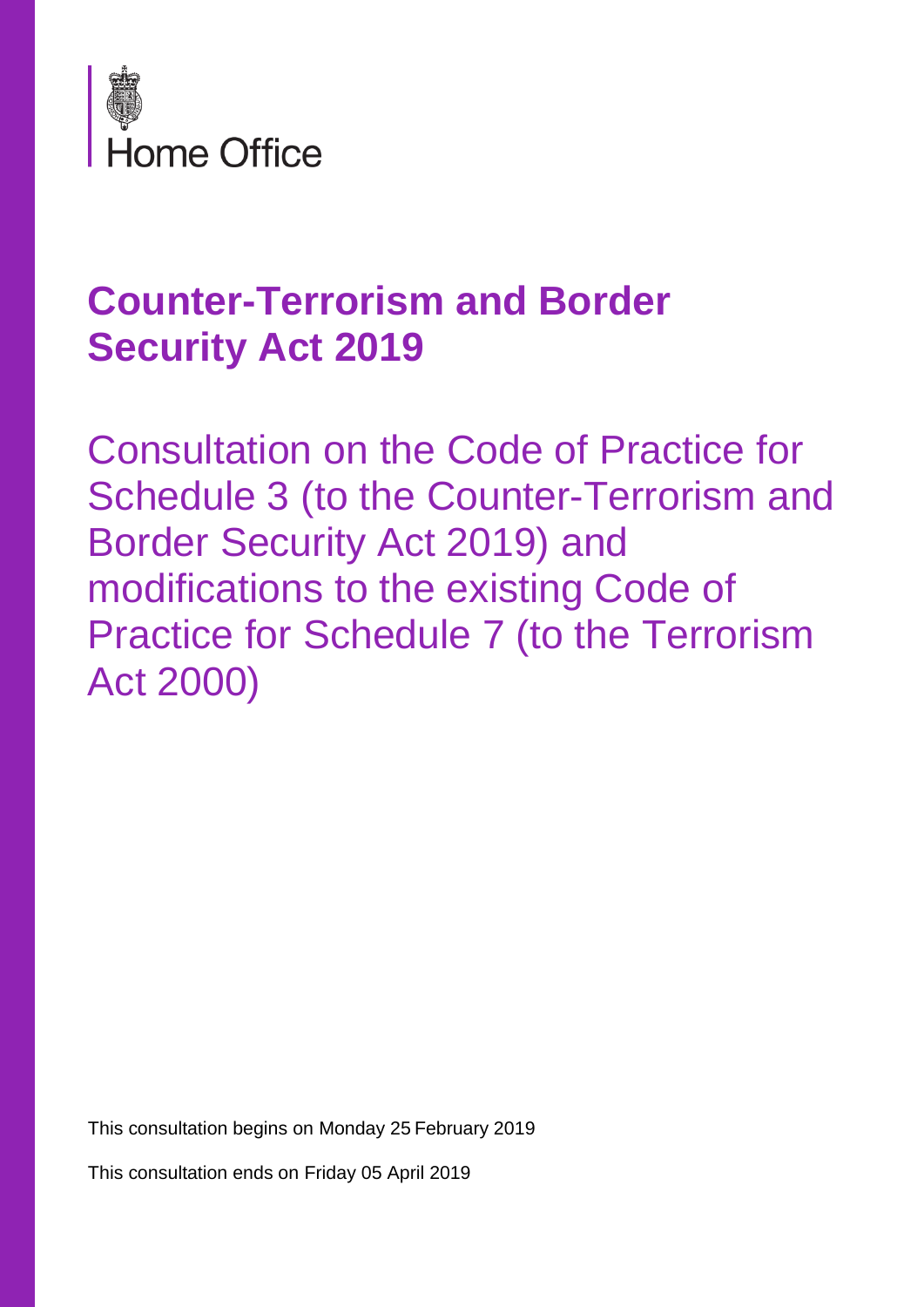### **About this consultation**

| To:                           | Representations are welcome from operational<br>organisations who will use the powers, as well as interest<br>groups and the wider public.                                                                                                                                                                       |
|-------------------------------|------------------------------------------------------------------------------------------------------------------------------------------------------------------------------------------------------------------------------------------------------------------------------------------------------------------|
| <b>Duration:</b>              | From 25/02/2019 to 05/04/2019 (6 weeks).                                                                                                                                                                                                                                                                         |
| How to respond:               | Please send your response by 23.59 on 05/04/2019 to:<br>Email: Schedule3and7codes@homeoffice.gov.uk<br>Please indicate in your response whether you are<br>content for it to be published, with or without<br>attributing it to you/your organisation.                                                           |
| <b>Response paper:</b>        | Following the consultation period, responses will be<br>analysed and the draft code revised as necessary. They<br>will then be laid before Parliament for approval.                                                                                                                                              |
| Topic of this consultation:   | This consultation concerns the draft Code of Practice for<br>officers who will exercise the new ports powers under<br>Schedule 3 to the Counter-Terrorism and Border Security<br>Act 2019 and modifications as a result of this legislation<br>to existing powers under Schedule 7 to the Terrorism Act<br>2000. |
| <b>Scope of consultation:</b> | This consultation seeks representations on whether the<br>Schedule 3 and Schedule 7 Codes are sufficiently clear<br>to ensure the effective, fair and proportionate use of<br>these powers.                                                                                                                      |
| <b>Geographical scope:</b>    | UK wide.                                                                                                                                                                                                                                                                                                         |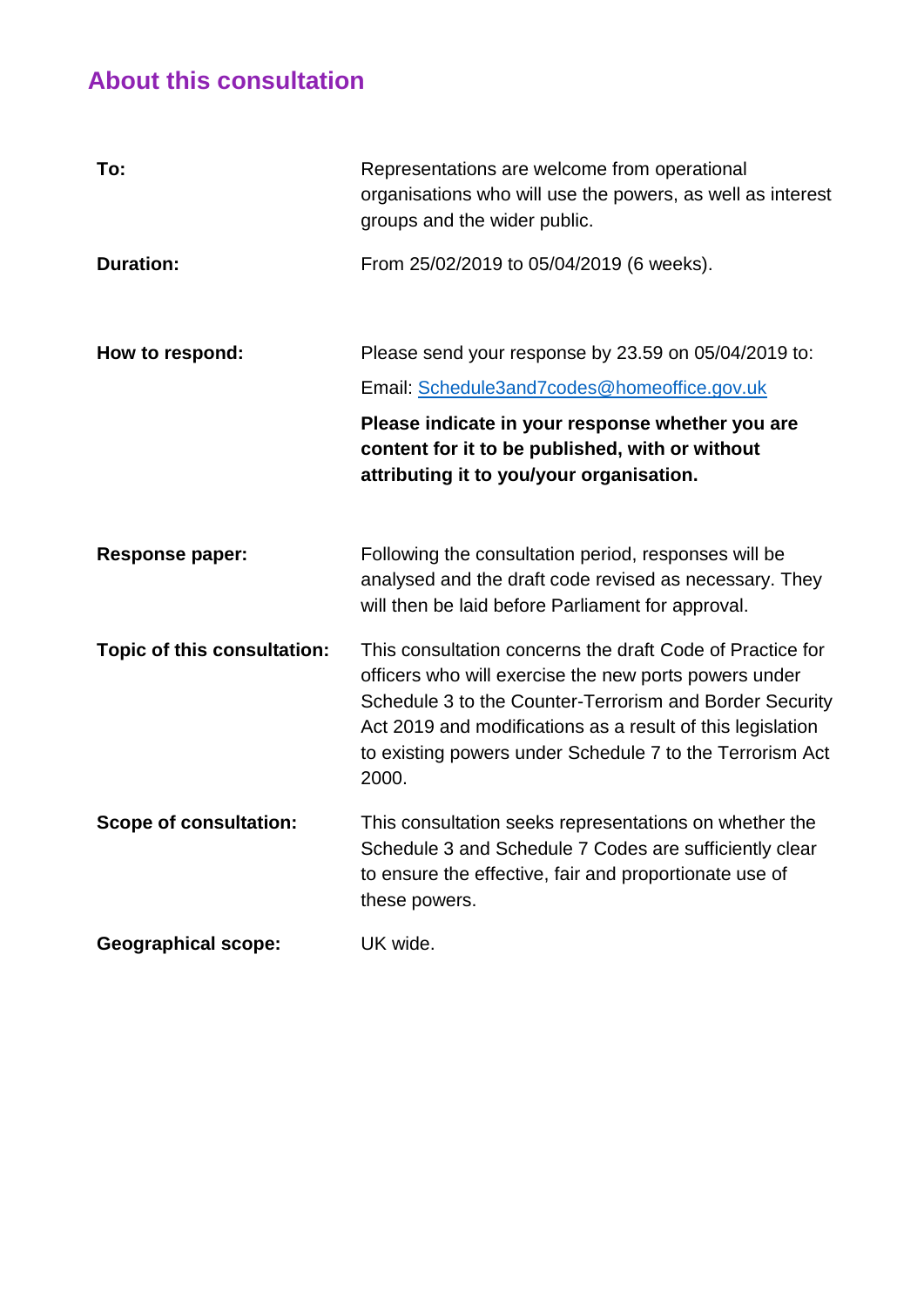# **Contents**

| <b>Executive summary</b>                                            | $\overline{2}$ |
|---------------------------------------------------------------------|----------------|
| <b>Background Information</b>                                       |                |
| What is the Schedule 3 Code of Practice?                            | 3              |
| What changes are being proposed to the Schedule 7 Code of Practice? | 3              |
| Why are we consulting on the Schedule 3 and 7 Codes of Practice?    |                |
| <b>Next Steps</b>                                                   | $\overline{4}$ |
| Consultation                                                        |                |
| Contact details and how to respond                                  |                |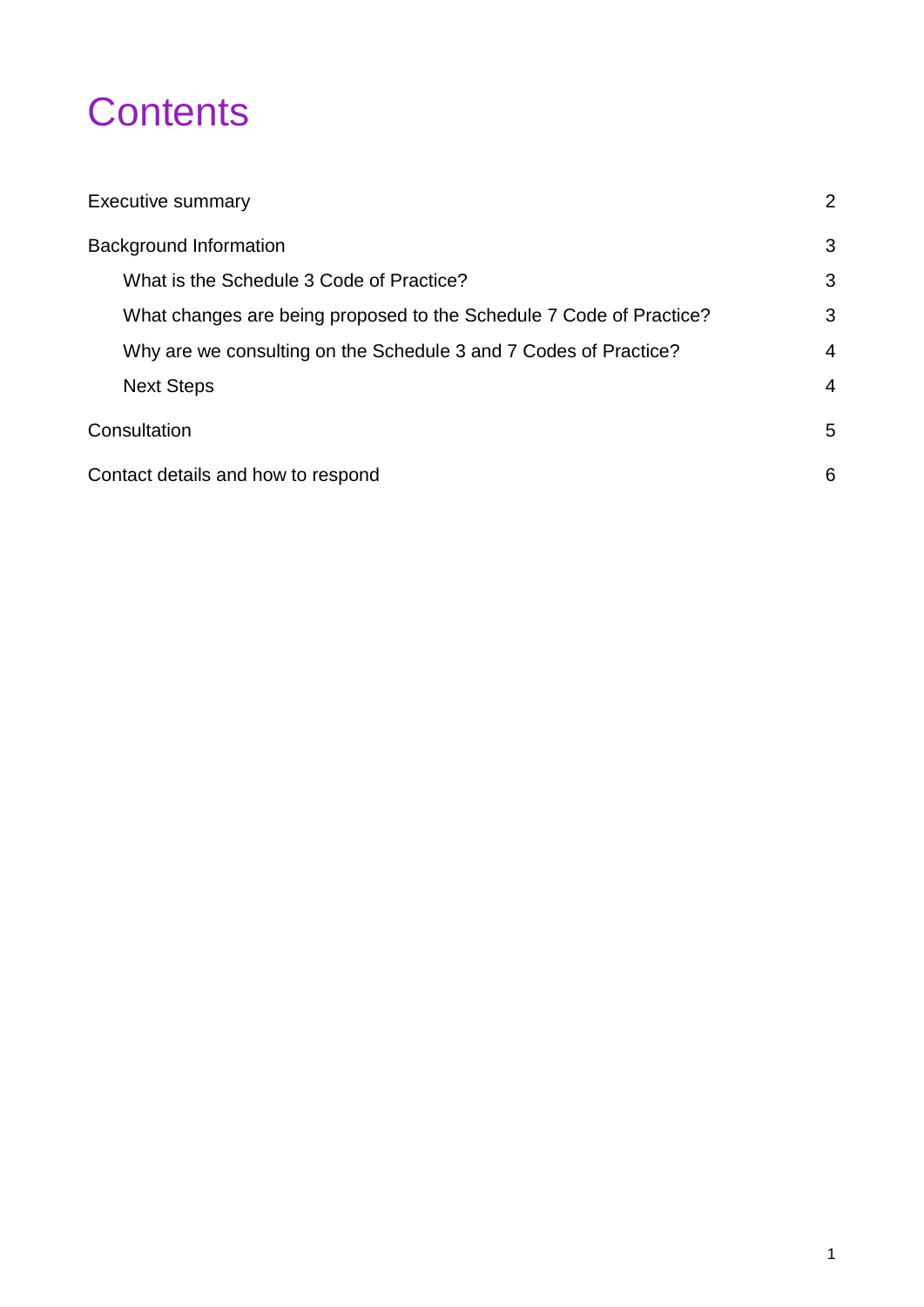## <span id="page-3-0"></span>Executive summary

On 14 March 2018, in response to the poisoning in Salisbury of Sergei and Yulia Skripal and Detective Sergeant Nick Bailey, the Prime Minister announced a package of measures to harden our defences against hostile state activity.

As a first step, Schedule 3 to the Counter-Terrorism and Border Security Act 2019 ('Schedule 3') provides for new powers to stop, question, search and detain a person at a UK port or the Northern Ireland border area for the purpose of determining whether they are, or have been, engaged in hostile activity. These provisions will serve to address a current gap in our ability to tackle the threat posed by hostile state actors and mirror in many respects the existing powers to stop and question persons at UK ports for counterterrorism purposes.

The Counter-Terrorism and Border Security Act 2019 also amends Schedule 7 to the Terrorism Act 2000 ('Schedule 7') to give effect to two recommendations of the former Independent Reviewer of Terrorism Legislation, Lord Anderson: providing for the suspension of the examination clock whilst someone receives medical treatment; and including a bar on the use of oral answers given in examination in subsequent criminal proceedings.

The 2019 Act also amends Schedule 7 restrictions concerning the right of a detainee to consult a solicitor (by replacing the power for a qualified officer to sit within the sight and hearing of a lawyer-client consultation in certain limited circumstances with a power allowing a senior officer, in those limited circumstances, to direct that the person consults a different lawyer); and limits the power of the state to expand an information sharing gateway in the Schedule by means of regulations, constraining the expansion of this gateway to allow information to be shared only with persons that exercise public functions.

A Code of Practice is to be issued to officers empowered to exercise the powers in Schedule 3; and a revised Code of Practice is to be issued to officers who are empowered to exercise the powers in Schedule 7, as amended by the 2019 Act. The Codes also inform the training and accreditation process, which officers must pass before being able to use the powers without supervision.

Both the Terrorism Act 2000 and the 2019 Act require the Codes of Practice to be put out for consultation. The Government welcomes comments on these documents and will consider any representations before a final version of the draft Codes is laid before Parliament for approval.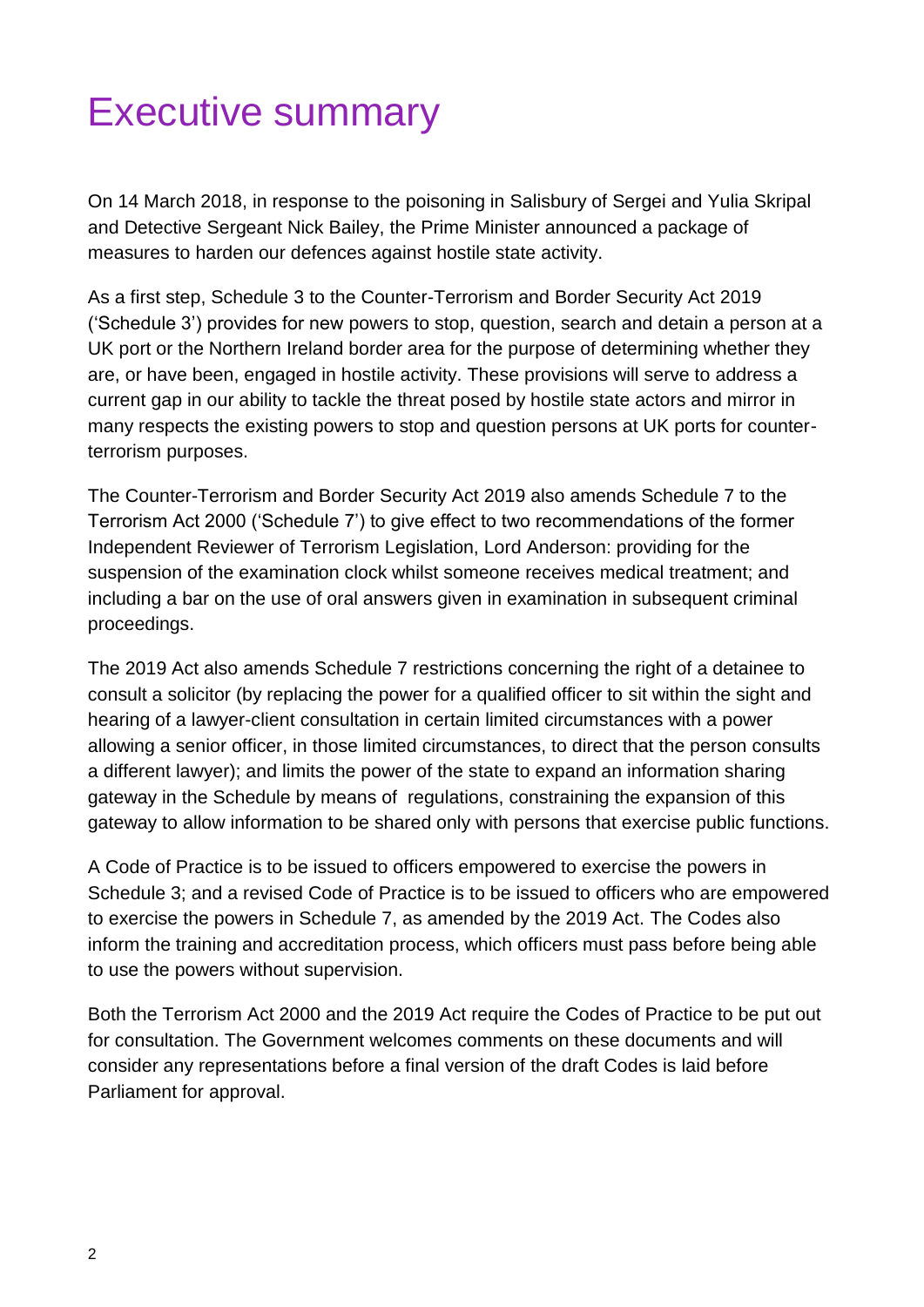# <span id="page-4-0"></span>Background Information

### <span id="page-4-1"></span>**What is the Schedule 3 Code of Practice?**

The Schedule 3 Code of Practice sets out the processes and safeguards governing the exercise of counter-hostile activity ports powers by ports and border officers. It gives detail on how these powers should be used, including examples where relevant, and is intended to provide additional clarity and ensure the highest standards of professionalism and compliance with these important powers.

The Code is primarily intended to guide those public authorities able to exercise powers under Schedule 3. Once issued, the Code will have statutory force, and individuals exercising Schedule 3 functions must perform them in accordance with the Code. The Code is admissible as evidence in criminal and civil proceedings, and may be taken into account by any court, tribunal or supervisory authority when determining a question arising in connection with those functions.

The Schedule 3 Code has been closely modelled on the existing Code for the counterterrorism powers under Schedule 7 to the 2000 Act. The key differences are:

- the scope of the Schedule 3 powers, which focus on determining whether a person appears to be someone who is or has been engaged in hostile activity; and,
- the retention powers that would allow an examining officer, subject to the authorisation of the Investigatory Powers Commissioner, to retain, use and potentially destroy an article where there are reasonable grounds for believing that it could be used in connection with a hostile act, or to prevent death or significant injury.

#### <span id="page-4-2"></span>**What changes are being proposed to the Schedule 7 Code of Practice?**

The existing Code of Practice is to be revised in order to reflect the amendments made to Schedule 7 by the 2019 Act. These include:

- clarifying that the examination clock can be paused at any point where a person detained under the powers cannot respond to questioning due to being transported to/from hospital or due to receiving hospital treatment;
- reflecting that there is a bar on the use of oral answers given in examination from being used in subsequent criminal proceedings; and,
- detailing the new power that would allow a senior officer, in certain limited circumstances, to direct that a person choose a different lawyer to the lawyer that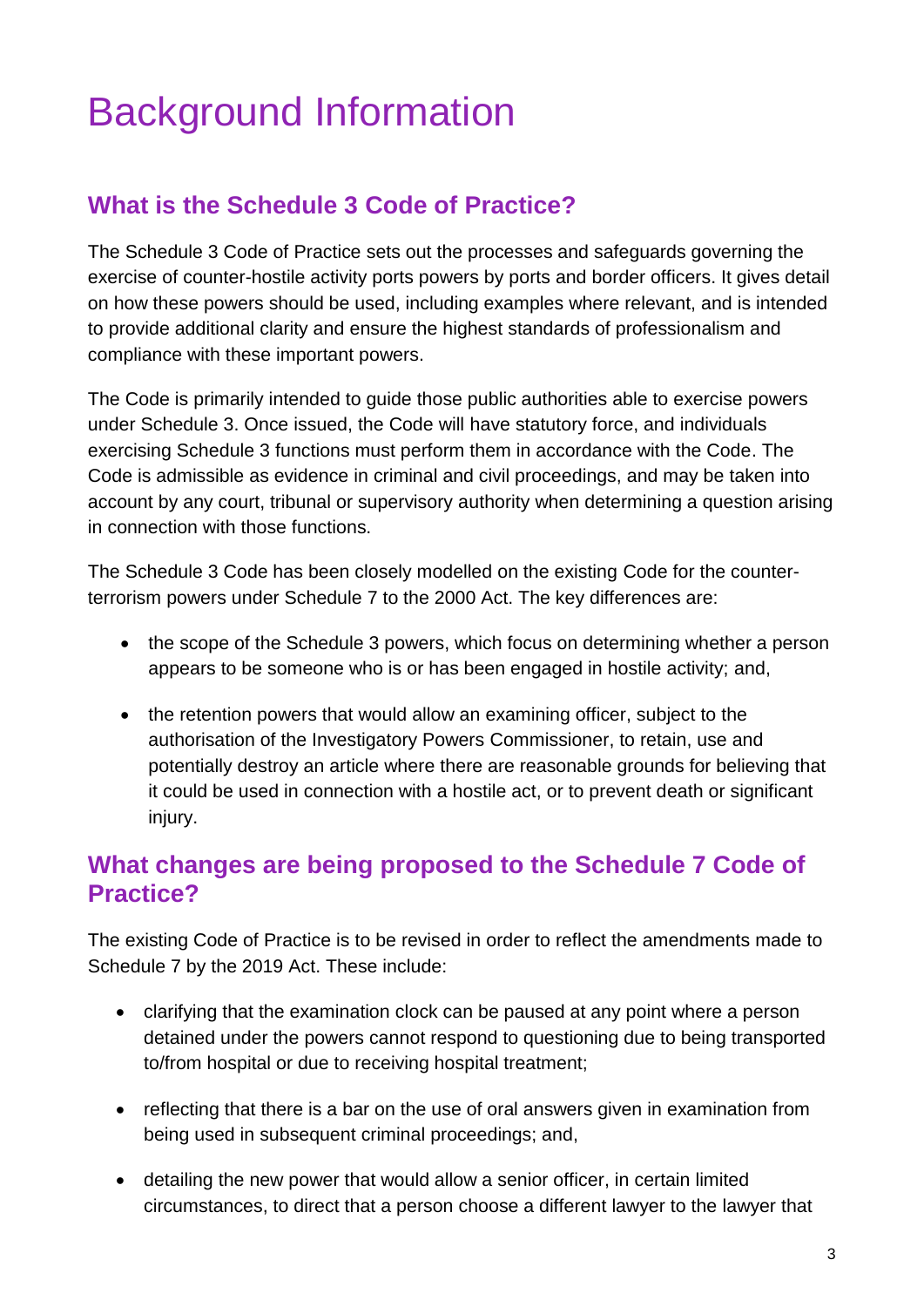the person has chosen. This replaces the power that would allow a qualified officer to sit within the sight and hearing of a lawyer-client consultation in those limited circumstances.

We have reviewed the provisions concerning the scope of Schedule 7 search and retention powers and powers to take fingerprints and samples to ensure they accurately reflect the primary legislation. We have also sought to provide further clarity on the distinction between questions that can be asked by police officers in the ordinary course of their duties and those that can only be asked during the course of an examination.

Finally, there are a number of structural changes to the Code to ensure that it is a clearer and more accessible document.

#### <span id="page-5-0"></span>**Why are we consulting on the Schedule 3 and 7 Codes of Practice?**

Under paragraph 57 of Schedule 3 to the 2019 Act and paragraph 5 of Schedule 14 to the 2000 Act, before laying the respective draft Codes before Parliament, the Secretary of State must publish a draft of the Code, consider any representations made about the draft, and where appropriate, modify the draft in light of any such representations. This consultation is intended to fulfil those requirements in respect of the Schedule 3 and 7 Codes of Practice.

#### <span id="page-5-1"></span>**Next Steps**

Following the consultation, the Secretary of State will carefully consider any representations made about the draft Codes, and what, if any, changes may be required. The draft Codes will then be laid in Parliament for approval by both Houses before they can come into effect.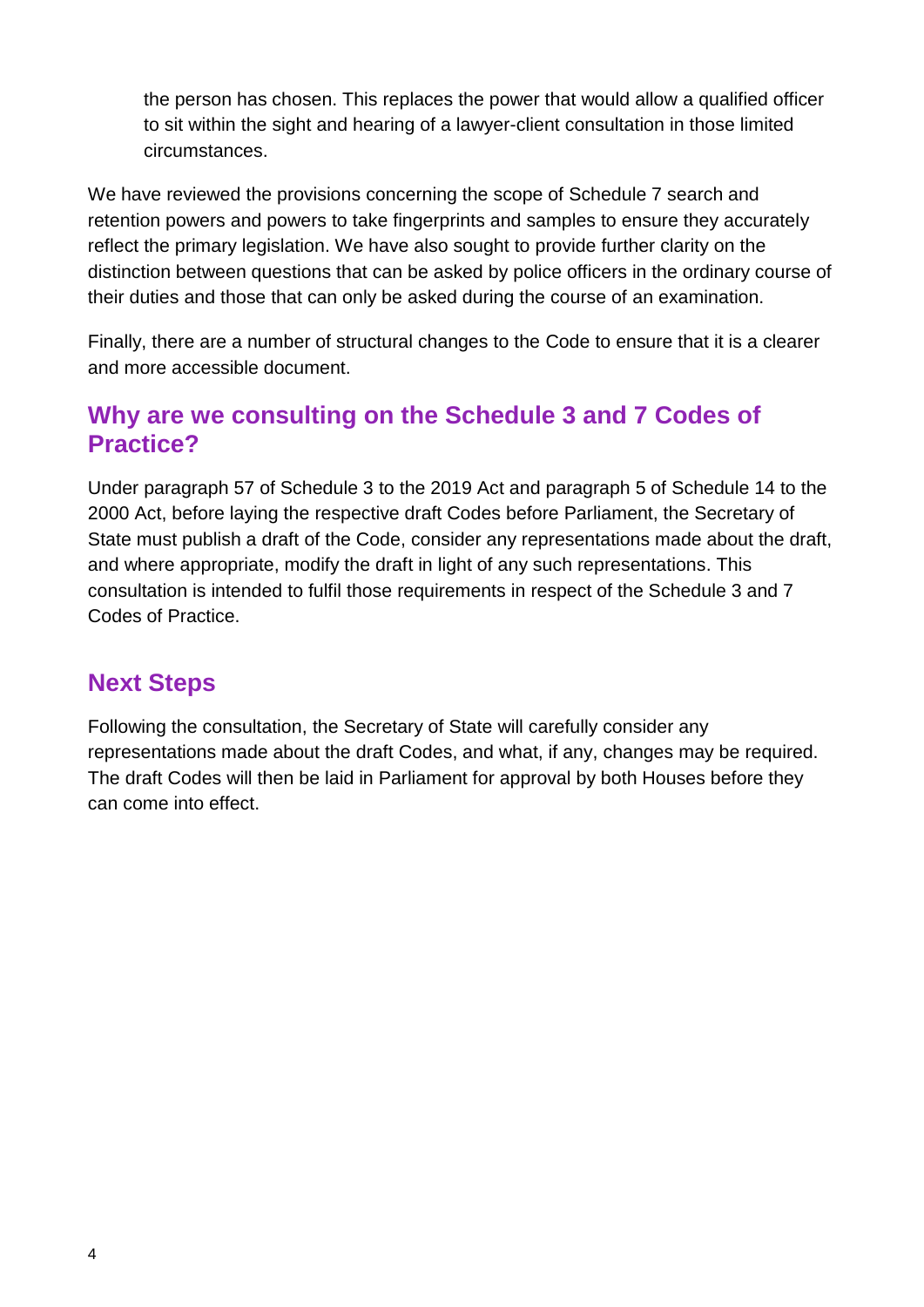# <span id="page-6-0"></span>**Consultation**

As part of this consultation, the Government welcomes comments on whether the Schedule 3 and Schedule 7 Codes are sufficiently clear to ensure the effective, fair and proportionate use of these powers.

In particular, please tell us how well, in your view, the:

- Codes clarify the types of engagement that officers are able to undertake with the general public during the ordinary course of their duties and the questioning that is only permitted during an examination;
- Codes explain the rights and obligations of the examinee, including any restrictions to those rights and associated safeguards;
- Schedule 3 Code explains the new powers of retention, including the safeguards, timescales and information provided to the examinee;
- Structural changes made to the Schedule 7 Code of Practice makes the document clearer and more accessible for those following the code in the exercise of their powers.

The Government will consider any representations, including more general suggestions on the Schedule 3 and 7 powers. It must be noted, however, that the primary legislation is settled and so the overarching legal framework cannot be altered through amendments in the Codes.

This consultation is being directed at the following organisations or groups of people:

- UK Police Forces and UK Border Force
- Community and Human Rights groups
- Journalist and Media associations
- Legal professions associations
- The general public

Your feedback will be essential in shaping the future operation of Schedule 3 and 7 powers. All those who have an interest in how Schedule 3 and 7 will operate can help ensure that the powers are used effectively, fairly and proportionately by responding to this consultation.

We will publish a formal government response and summary of any representations received after the consultation.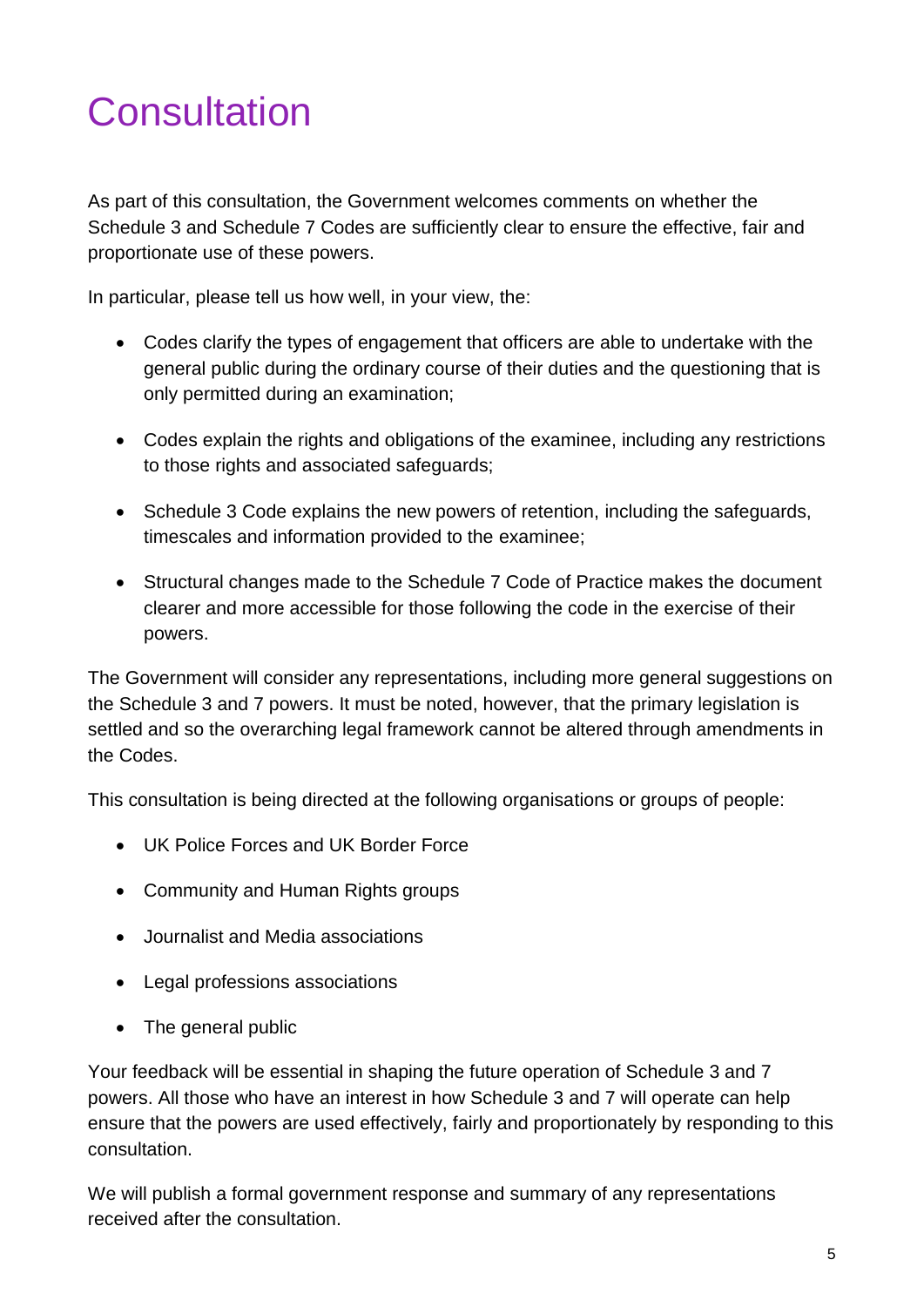# <span id="page-7-0"></span>Contact details and how to respond

Please send your response by 23.59 on Friday 05 April 2019 to: **Email**: [Schedule3and7codes@homeoffice.gov.uk](mailto:Schedule3and7codes@homeoffice.gov.uk)

#### **Complaints or comments**

If you have any complaints or comments about the consultation process you should contact the Home Office at the above address.

#### **Confidentiality**

Information provided in response to this consultation, including personal information, may be published or disclosed in accordance with the access to information regimes (these are primarily the Freedom of Information Act 2000 (FOIA), the Data Protection Act 2018 and the GDPR.

If you want the information that you provide to be treated as confidential, please be aware that, under the FOIA, there is a statutory Code of Practice with which public authorities must comply and which deals, amongst other things, with obligations of confidence. In view of this it would be helpful if you could explain to us why you regard the information you have provided as confidential. If we receive a request for disclosure of the information we will take full account of your explanation, but we cannot give an assurance that confidentiality can be maintained in all circumstances. An automatic confidentiality disclaimer generated by your IT system will not, of itself, be regarded as binding on the Home Office.

The Home Office will process your personal data in accordance with the DPA and in the majority of circumstances, this will mean that your personal data will not be disclosed to third parties.